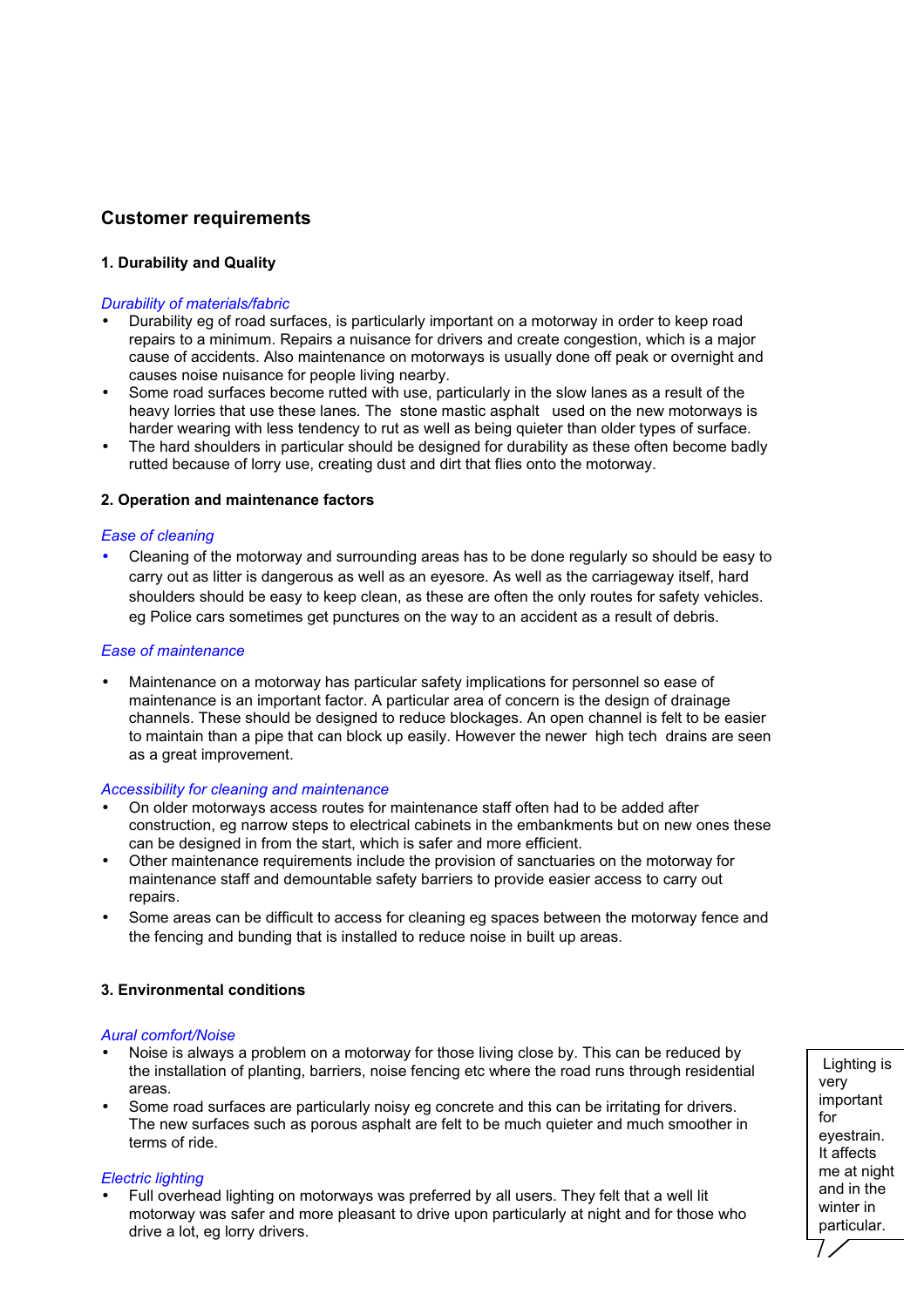- Lights should be designed to minimise light pollution ie to shine downwards not outwards. They should also be chosen for energy efficiency.
- Full lighting makes the work of the breakdown services easier, particularly at night, as they can see the vehicle they are looking for. It also reduces the risk of crashes when dealing with breakdowns on motorways.

# *Wind*

• Some motorways are affected by wind, eg high bridges or areas of high ground. Wind affects high-sided vehicles in particular but car drivers also feel unsafe in windy conditions. In places where high wind speeds often occur signs and warnings are needed.

# *Water*

- Drainage is a key factor on a motorway. If it is inadequate water lies on the surface of the road and causes spray and aquaplaning.
- Floods are a particular hazard on motorways. These occur as a result of inadequate drains and partly the camber of the road although low-lying areas add to the problem.

# *Visibility*

- A good, clear view of the road ahead with no tight curves or inclines is important feature for motorway users, particularly lorry drivers, for safety and ease of driving.
- Spray, particularly from lorries in the rain is a problem for car drivers as it may cause reduced visibility. This can be an effect of the type of road surface as well as the drainage.

# **4. Business aims (inc. financial factors)**

## *Long term costs*

- The Highways Agency expect a 40 year life for roads and 120 years for bridges. Whole life costs should be incorporated into the design at the outset. Cost benefit analyses take into account traffic hold up costs, accident costs, time taken to get from A to B etc. Also as the country as a whole can save money as a result of a new motorway this can be offset against the cost of building.
- From a maintenance point of view it is felt that a new motorway should not need a great deal of capital investment over the first few years, particularly where all the latest materials and methods have been used. Road repairs increase costs as well as congestion.
- Even when a motorway has been completed there are outstanding financial issues eg of compensation, compulsory purchases of land etc. These have to be taken into account at an early stage as they can take time and money to sort out.

## *Impacts on local economy*

- There is often an increase in the value of land in an area when a new motorway is built. Developers are interested in developing land around motorway corridors eg to build industrial estates, multiplex cinemas, retail parks etc as it is so much quicker and easier to travel to them using the motorway.
- A motorway can bring regeneration to areas which were difficult to access in the past and were consequently neglected by businesses. A Local Authority would therefore see a motorway as a great asset to the area.
- Bringing new business into an area can have a knock on effect on existing businesses eg improved opportunities for road haulage, local retail parks.
- Local job opportunities can be increased as, in addition to the new business openings, staff are able to travel further afield to other areas to find work. There may also be an increase of different types of industry, bringing better quality jobs.
- Reduced journey times lead to reduced costs for businesses and have a knock on effect in terms of a significant reduction in travel time throughout an area. A good motorway link nearby reduces staff travel time to and from work. This in turn reduces lateness etc and costs associated with this. For road haulage companies in particular, cutting journey times is very important financially as this cuts costs, time, fuel etc.
- Reduced travel times and hold ups and easy access increase custom for local businesses. Most customers come by car and a nearby motorway attracts local people as well as

*If this sort of saving can be made in time it must save industry, business and the country as a whole a lot of money.'*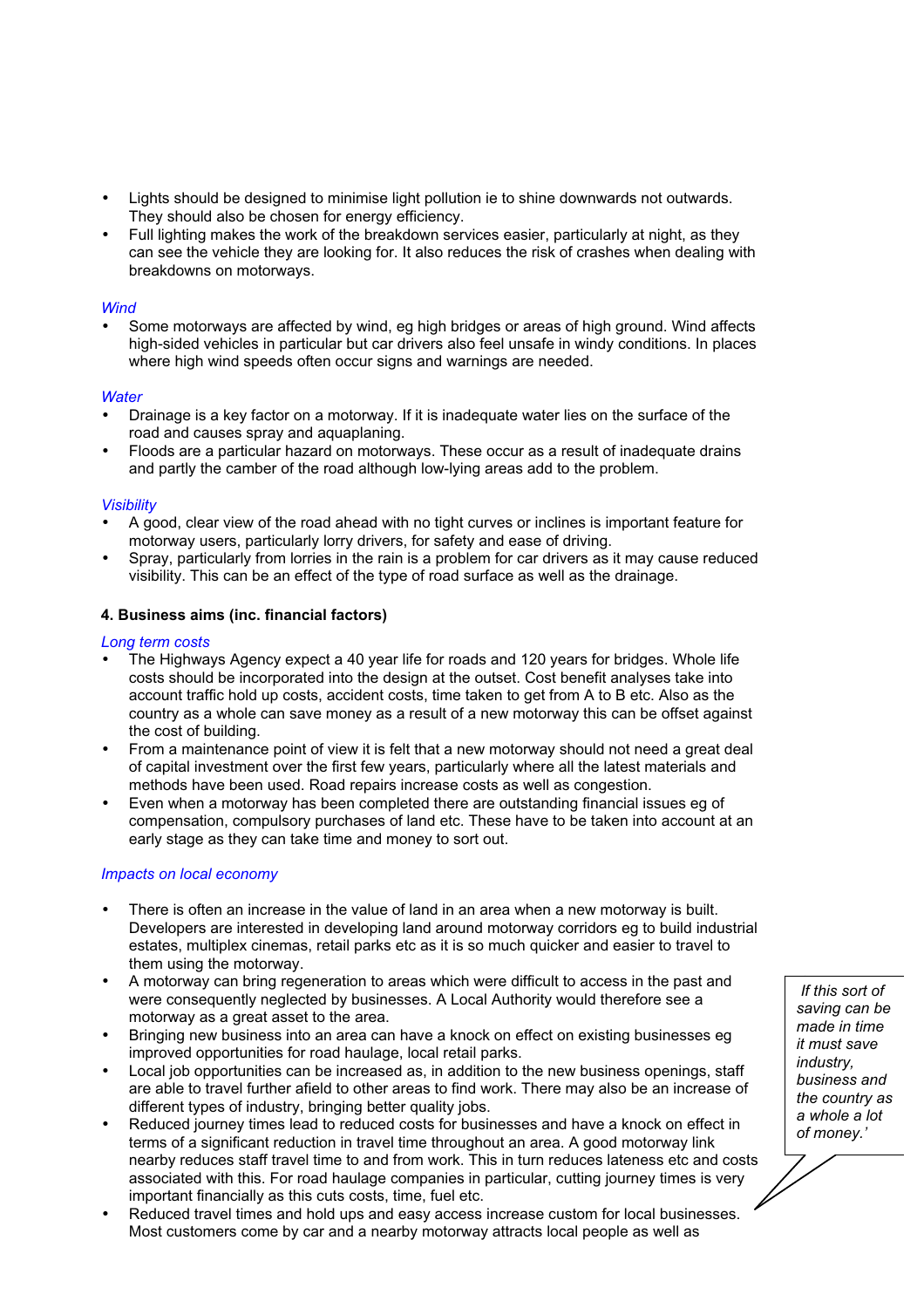customers from further afield. A motorway is seen as a vital part of the infrastructure underpinning any business.

• Motorways can affect the value of homes nearby and also blight the area if they are a long time in planning. Homes can be subject to a CPO for many years before decisions are made.

### *Motorway usage*

- The amount of usage of a motorway is an important factor. On a new motorway this may be may be fairly light at first but as people get to know about the new road and understand the best routes to access it, usage usually increases steadily.
- The motorway should change driving patterns eg drivers changing their routes and using the motorway instead of local roads.

### *Support for flexibility*

• An advantage of a motorway designed as a ring road is that it gives the opportunity to maintain traffic flows around the system. If there is an accident that closes one carriageway, traffic can be directed round the other way rather than closing the whole motorway and diverting traffic which causes gridlock on minor roads.

### *Relief of congestion on local roads*

- Motorways should relieve traffic in other areas. Surrounding areas become much less congested and therefore less busy and less dangerous.
- Reduced congestion enables Local Authorities to consider measures on local roads that were not previously viable to improve the quality of life for local people eg more crossings for pedestrians on A-roads, more bus lanes and cycle lanes.
- Reduced amounts of traffic on local roads smoothes out journeys. Drivers can travel at a steady speed resulting in fewer risks being taken.
- However sometimes areas of the network can be adversely affected by the motorway in terms of traffic flow - for example congestion at junctions from the additional traffic entering and leaving the motorway. This can cause problems with traffic backing up the slip road back onto the motorway.

### *Support for social activities*

• A motorway can make a big difference socially as people from a wide area can travel to cultural events or to visit friends etc more easily.

### **5. Sustainability factors**

### *Environmental impacts*

• A lot more time and energy is spent on reducing the environmental impacts of a new motorway as compared with 20 years ago. The Highways Agency is using more recycled materials as long as they are of the same standard and are economic. In fact these often result in a cheaper product.

### *Waste*

• Waste management has become more important from a maintenance point of view. A large amount of litter is gathered from motorways. This used to be picked up and disposed of but now recycling schemes are being introduced.

### *Impact on local area*

- It is felt that a motorway should have as little effect on the environment as possible although some effect on the environment and on natural habitats is inevitable.
- Visual pollution is reduced by earth banks with fences on top, hard and soft landscaping, planting etc. Landscaping shields homes from noise as well as being pleasant to look at. The expectation of what should be done in terms of environmental screening is much higher today and is this is now designed in from the start. In many areas the motorway is so well screened by cuttings etc that it can hardly be seen.
- Flora and fauna around the motorway provides a more pleasant environment to drive on. Users like to see trees and colour in the planting. However animals living nearby can be a hazard for drivers. They can also be knocked down on motorways and have to be cleared. If

It used to take an hour, now it is 20 minutes. You do not sit in jams so it is much smoother less petrol, less stress.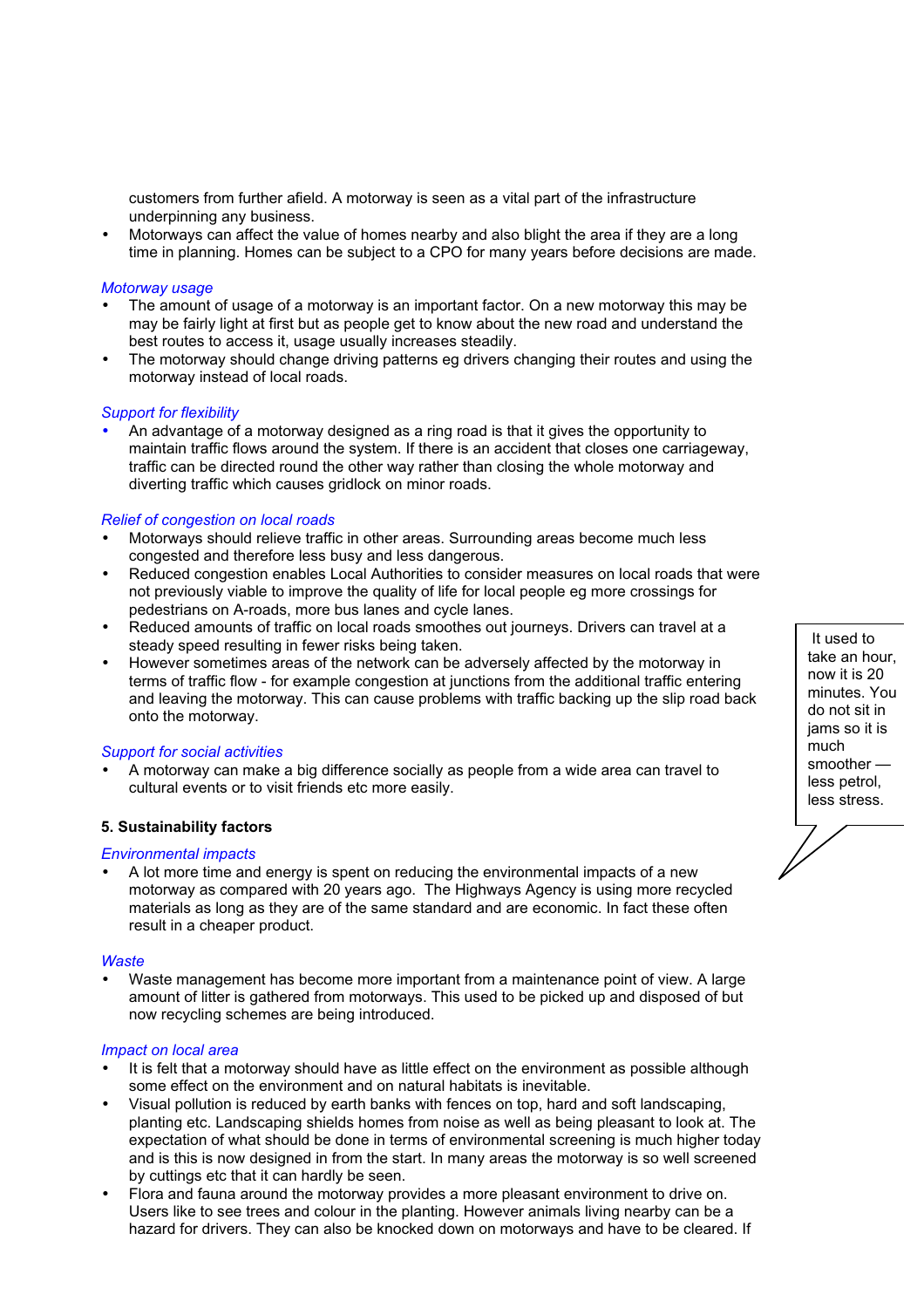there is an area where this is a particular problem the area should be fenced, ie to stop horses and cattle wandering onto the road.

### *Pollution caused by development*

- A motorway can vastly improve the local environment by taking traffic off local roads and reducing congestion. This can make a big difference to residents by reducing the amount of lorries, noise, pollution, fumes in their neighbourhood.
- Air pollution from traffic is a concern for those who work on and live around the motorway but it is difficult to reduce. Avoiding queues/holdups on the motorway can reduce pollution.

## **6. Access factors**

### *Wayfinding*

- Clear signage is seen as very important as if mistakes are made on a motorway this can lead to wasted time, longer journeys and increased risk of accidents. Some of the signs on motorways are not very clear. For example where there are gantry signs, there is not always enough warning further back on the motorway as to which lane to change into. Signs at junctions should also be very clear with enough advance warning to enable safe lane changing. Where there are independent lanes for exits and entrances, these should be very clearly signed to avoid confusion.
- Clear signs are very important for local businesses to assist clients and customers. These should include signage on the motorway to direct drivers and variable message signs that redirect people to alternative exits if there are hold ups.
- On a ring road there can be confusion about the direction of travel if the signs are not clear or if people do not know the area. It was suggested that the terms Clockwise and anticlockwise should be used for clarity rather than East/West and North/South.
- Some numbered junctions on motorways have either an entrance or an exit but not both, or have an exit when travelling one way but not in the other direction. As this is confusing it should be avoided if possible or should be clearly signed eg at the exit before.
- Variable Message Systems and MIDAS systems provide up to date information to drivers. If too much information is put on them they can be hard to read when driving past but in general they are useful to give advance warnings and enable routes to be changed.

## *Adequacy of access*

- Easy access to and from the motorway is important for users. For local businesses this is vital for their staff and customers. Accessibility can be improved eg for major retail centres or industrial parks if they are served by two motorway exits.
- Slip roads to access the motorway should not be too short or with too tight a bend as drivers cannot get up speed in time to join the motorway. Short exit slip roads are also a problem as these cause traffic to back up onto the motorway particularly in busy areas eg around shopping centres, sports facilities etc.

## **7. Health and safety factors**

## *Adequate provision for local security*

- There is sometimes concern that parapets on some motorway bridges are not high enough and that people, eg school pupils could fall over accidentally. In some places where there is particular danger, the height can be increased although the cost of doing this on a regular basis would be excessive.
- Where a motorway crosses built-up areas subways are installed to enable people to cross the road. These can become a magnet for local youths who intimidate users. The installation of riot proof lights and CCTV cameras enable people to feel more secure when using subways.
- Pedestrians particularly children, are a major problem on motorways. One solution is to raise fencing and make it more difficult to climb although it is impossible to keep people off the carriageway altogether.
- There is a concern that a motorway increases crime in the locality as it encourages the travelling criminal and facilitates access to new areas.

On some old motorways there are some horrendous slip roads but they would not build these now.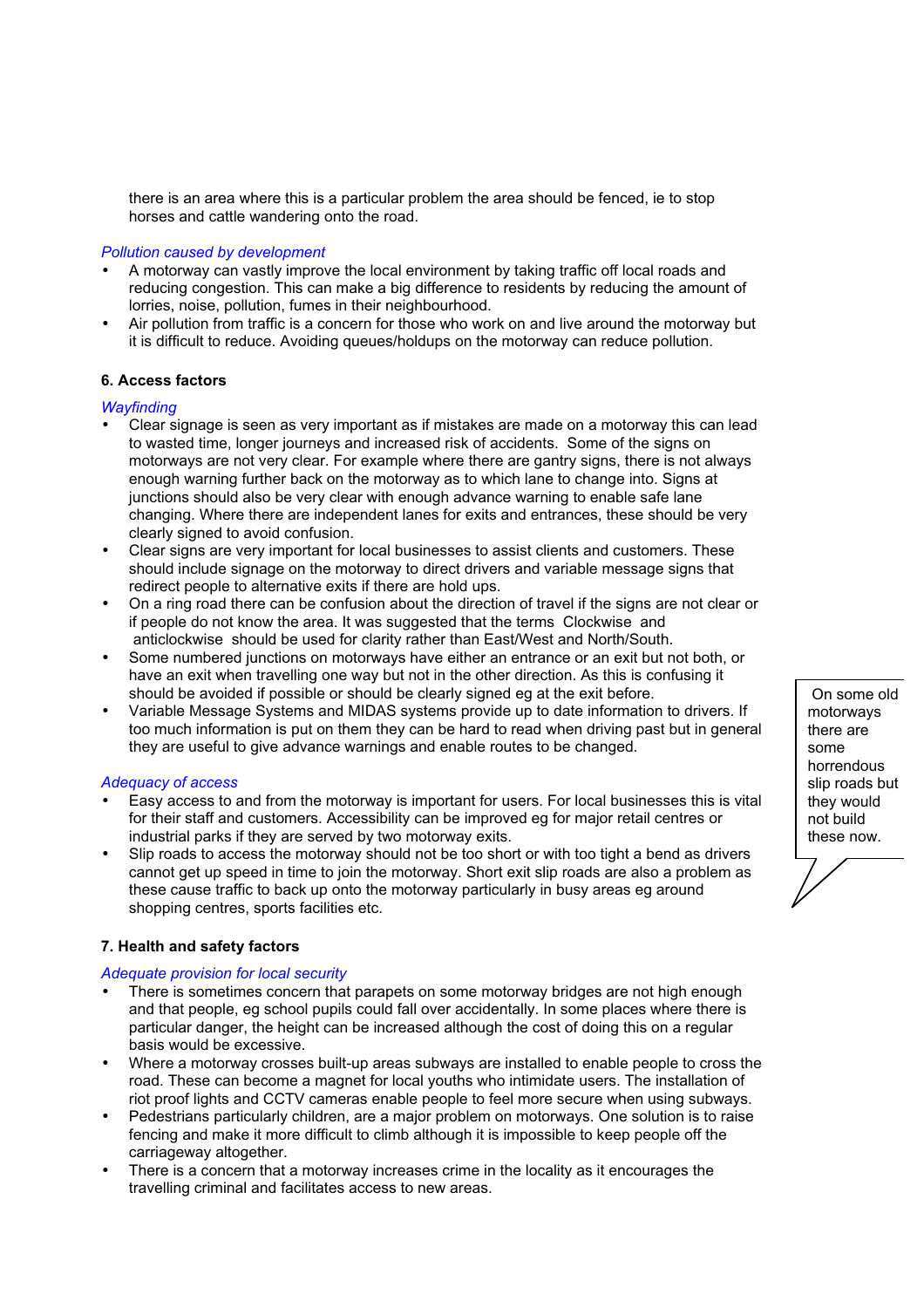## *Adequate provision for safety for drivers*

- Increasing safety for drivers on motorways is a key factor for the police and breakdown services such as the AA. They welcome any features that will help to reduce accidents. These include:
	- Speed chevrons to slow down the traffic in certain danger spots and help drivers keep their distance.
	- Safety barriers should be designed to minimise the risk of injury. Thick wire cables, used in place of traditional barriers in some places are seen as more dangerous as they can cut a car in half if hit at an angle. Barriers in the central reservation also shield drivers eyes from the lights of oncoming traffic and reduce rubber necking at accident sites.
	- Breakdowns on motorways are usually more serious than those on A-roads so when a vehicle breaks down it is likely to be on the hard shoulder for some time. There are many fatal accidents on the hard shoulder when cars and patrols are hit by passing vehicles so these should be made as safe as possible. In some areas on motorways there is no hard shoulder or it is very narrow which is dangerous both for motorists and for the breakdown services.
	- Motorists are advised in case of a breakdown to get out of the car and wait at the side of the road. On the hard shoulder there should therefore be a place of safety for drivers to wait away from the road.
	- It is felt that for some psychological reason, bridges seem to attract accidents on motorways with drivers crashing into them on bends etc. Markings eg chevrons could be put on bridges to guide drivers away.
	- A particular danger for drivers comes from missiles thrown from bridges onto the motorway. There are different designs for bridge parapets and other features to address this problem eg height of rails, signs, cages, better lighting but many of these increase the weight and cost of bridges.
	- Cats eyes are vital for night driving but these can be dangerous if they become loose as they have metal spikes. New types are now being introduced which are long lasting and much safer as well as easier to install.

Other safety impacts mentioned by users include:

- Clear white lines/road markings that are not obstructed when it is raining and at night.
- Narrow lanes in some areas are felt to be dangerous, particularly for lorries. Although there are signs to warn of narrow lanes, users feel it is nerve racking to drive on these sections because of the speed of the cars and lorries.
- If the entrances and exits are very close at road junctions this is seen as a cause of accidents due to traffic changing lanes.
- Some new/nervous drivers prefer to remain in the near side lane but have problems where the motorway is designed so that this becomes the exit lane at the next junction This entails a lot of lane changes which they find stressful.

## *Adequate provision for health effects*

• In addition to safety, there are general health effects of driving on motorways. These include tiredness during long journeys and stress, particularly for those who drive for a living, eg lorry drivers. These can be alleviated by a reduction in congestion and traffic jams on the motorway as well as the provision of adequate facilities for breaks.

## **8. Amenities (features that are 'nice to have' but do not directly impact on business)**

### *Adequacy of rest/catering facilities*

- Adequate service stations are needed for rest, fuel etc. Services are thought to be expensive and poor quality and it was felt that they are too infrequent on British motorways, particularly if drivers are making a long journey using a number of motorways. Services are essential for HGV drivers for breaks and overnight stops as motorway driving is tedious and the law imposes regular breaks.
- Where there are no services on the motorway but facilities nearby it was suggested that there could be signs on the motorway or a symbol on the junction sign to indicate the nearest petrol/shops/restaurant etc off the motorway eg a mile before the junction, as in the USA.

*'Lanes always used to be 10ft wide, now they seem to be less. It cannot be so safe especially for HGVs'*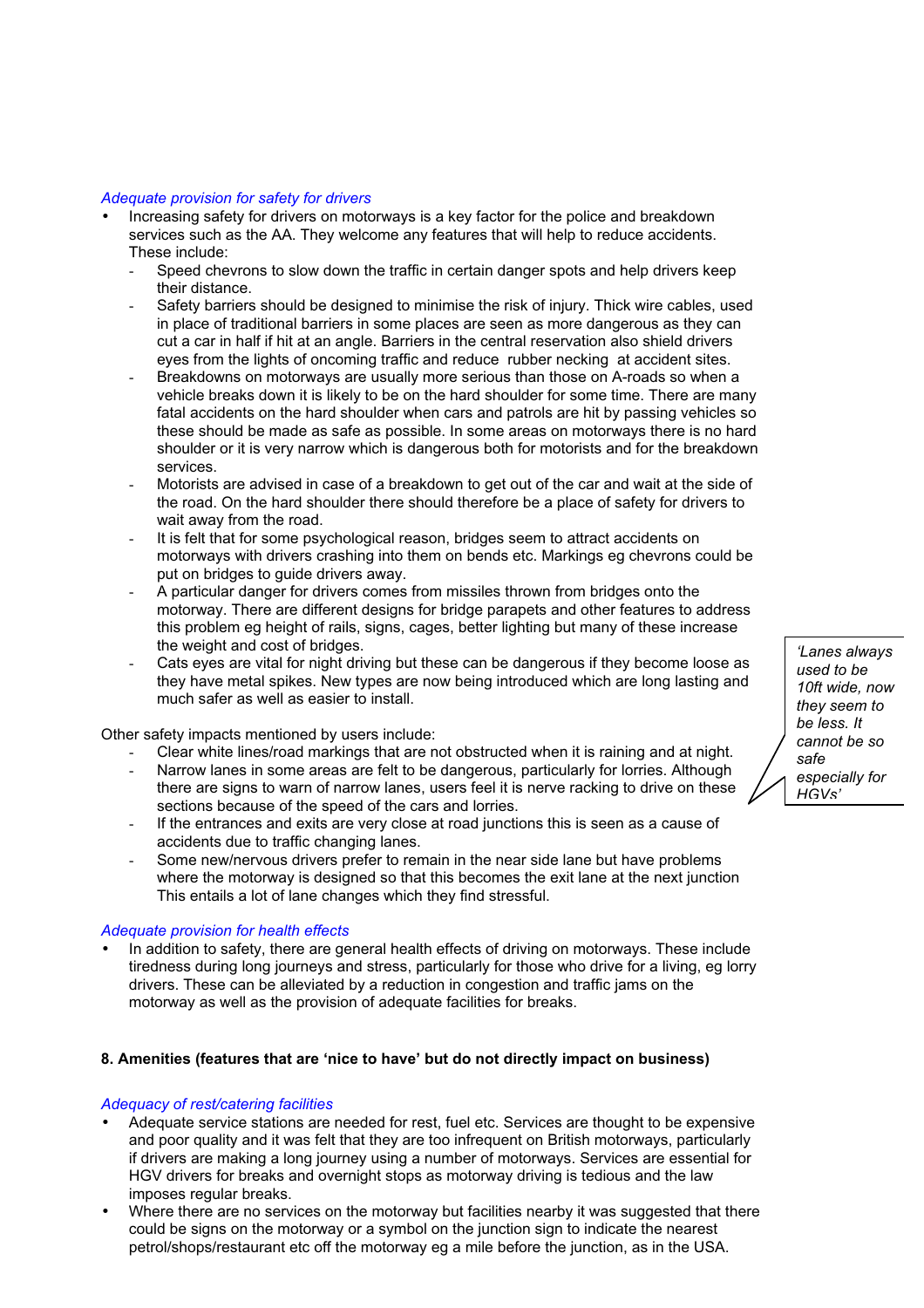Although by law there is no advertising allowed on motorways this is information that would be very useful as there is no way of knowing where these are. Often users drive out of their way for long distances looking for toilet facilities or petrol.

# **9. Image**

*Appearance*

- For the Highways Agency the image, ie that the motorway should look good and feel good to drive on, is what is important to the public, as this is what people can see.
- Landscaping relieves the monotony of driving and improves the appearance of the area. However too many trees/bushes could be a safety hazard due to increased leaves on the road, animals etc.
- Quite often a motorway runs through some areas with attractive scenery countryside etc. However there is felt to be a tendency to position industrial units that look ugly along the motorway because of ease of access, spoiling the view along the motorway area.
- Retaining walls and fencing should be designed to give a good appearance, ie stones in mesh baskets, rather than a bland concrete finish.

## *Tidiness*

• Keeping the verges and litter on the motorway in good order is felt to be very important. Local businesses especially retail centres feel that the image and look of a nearby motorway affects their image.

### *PR aspects*

- A high profile and visible motorway scheme can receive a good press and help people to see the advantages for the local areas.
- A motorway can also raise the profile of local towns and other areas by making them more visible and putting them on the map.

## **10. Features that provide support for carrying out function/job effectively**

### *Adequacy of technical facilities*

- Emergency phones should be well maintained and numbered correctly for ease of pin pointing breakdowns.
- Phone boxes should be designed so that the caller can hear and be heard. For safety reasons the caller should face the traffic and the phonebox should be positioned as far back as possible. Some phone boxes are difficult to access for the elderly, disabled etc as they are behind the crash barrier or across the drainage channel. Where the barriers are split at the emergency phones, access is easier and safer as the barrier protects the phone user from traffic.
- The system of marker posts to the phones is not always very clear. Most motorists do not know that they point to the nearest phone.

### *Support for information sharing*

- Modern technology for relaying information eg MIDAS (electronic traffic warning systems) and variable message signs on the motorway are very helpful. These could be provided by access roads/roundabouts etc to warn people of jams in time to change their minds about getting onto the motorway at the junction.
- Traffic master systems are seen as a useful facility on motorways. These are paying systems using mobile phones to plot position/routes and give alternative routes if there are jams.

### *Support for ensuring an efficient flow of traffic*

- Sometimes the very success of a motorway can reduce traffic flow. Increased usage and major developments that are built around the motorway bring more traffic to the area and increase congestion.
- In some places the junctions themselves cause congestion eg when motorways converge, particularly at rush hours and this should be considered in the design.
- Motorways should, if possible, be designed to the right size to handle future traffic volume, eg four lanes if necessary, as it is much more expensive to alter this after construction. In some areas there are only two lanes and this causes traffic build up and tailbacks. Where a

*lies beneath, the quality, as this is not visible, although this is what a motorway should really be judged on.'*

*consider what*